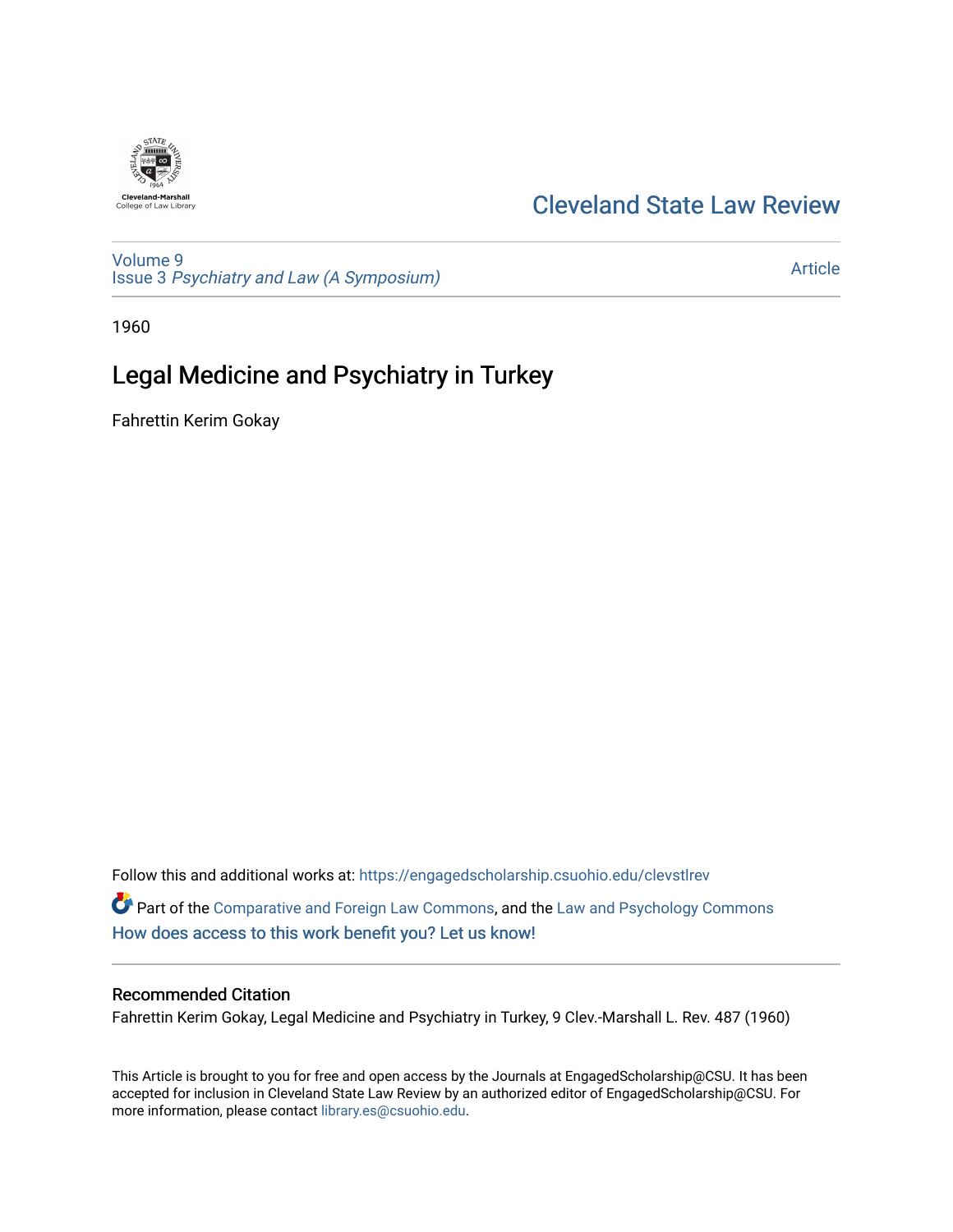# *Legal Medicine and Psychiatry in Turkey*

#### *Fahrettin Kerim Gokay\**

**T HE** UTILIZATION OF PSYCHIATRISTS in the handling of legal matters in Turkey began with the reformation in 1908 when "The Legal Medicine Institute" and "The Legal Medicine Council" were founded. The Faculty of Medicine at the University of Istanbul created professorial chairs in psychiatry and legal medicine.<sup>1</sup>

Prior to this time hospitals for the mentally ill (Asile des Alienes) functioned in the cities of Kayseri, Edirne, and Bursa, in addition to the large mental hospital in Istanbul (Topbasi) and the French hospital for the mentally ill, "Hospital de lax Paix." The varied cultural pattern in Turkey is attested to by two other hospitals then in existence—the Greek Mental Home in Yedikule, and the Mental Home of Suleymaniye located near the Mosque of Suleymaniye, built by Suleyman the Magnificent many centuries ago.

Before the Constitution of 1908, in cases of crime and murder the doctors in the mental hospitals would act as medico-legal consultants in the "inquiries." 2 Another source of consultation was the Clinic of Gulhane under the auspices of the Turkish army where army physicians were trained. Services in Neurology and Psychiatry are available here as well as at other Army installations. After the reforms of 1908, the "Council of Legal Medicine" was developed with a separate chief and director.<sup>3</sup> This organization includes an "observatorial clinic," a morgue, and the "Institute of Toxicology." Another function is the training of medico-legal experts (medecin legiste); these physicians come

<sup>\*</sup> M.D., Ambassador of Turkey to Switzerland; formerly Mayor of Istanbul; Professor of Psychiatry and consultant in Forensic Psychiatry, University of Istanbul, Turkey.

<sup>&</sup>lt;sup>1</sup> Psychiatry-Professor Rasit Tahsin; Legal Medicine-Professor Bahattin Sakir.

<sup>2</sup> This project was headed by Professors Avni Mahmut, Ali Muhlis, and Lufti Akif.

**<sup>3</sup>** The first chief of the Legal Medicine Council was Dr. Bahattin Sakir, who was succeeded **by,** Professor Vasfi. Specialists at the observatorial clinic were Dr. Veliyettin Tahsin, Dr. Eflambos, Professor Mazhar Osman, and Professor Hayrullah Diker. The directors of the Institute for Legal Medicine were Dr. Halit Tekin, Dr. Sukru Emet, and Dr. Cahit. The Clinic of Psychiatry at the Faculty of Medicine was headed by Rasit Tahsin, followed by Dr. Rustu Recep Duyar, Osman Cevdet Cubukcu, Professor Fahrettin Kerim Gokay, Ord. Professor Mazhar Osman, and Professor Sukru Aksel.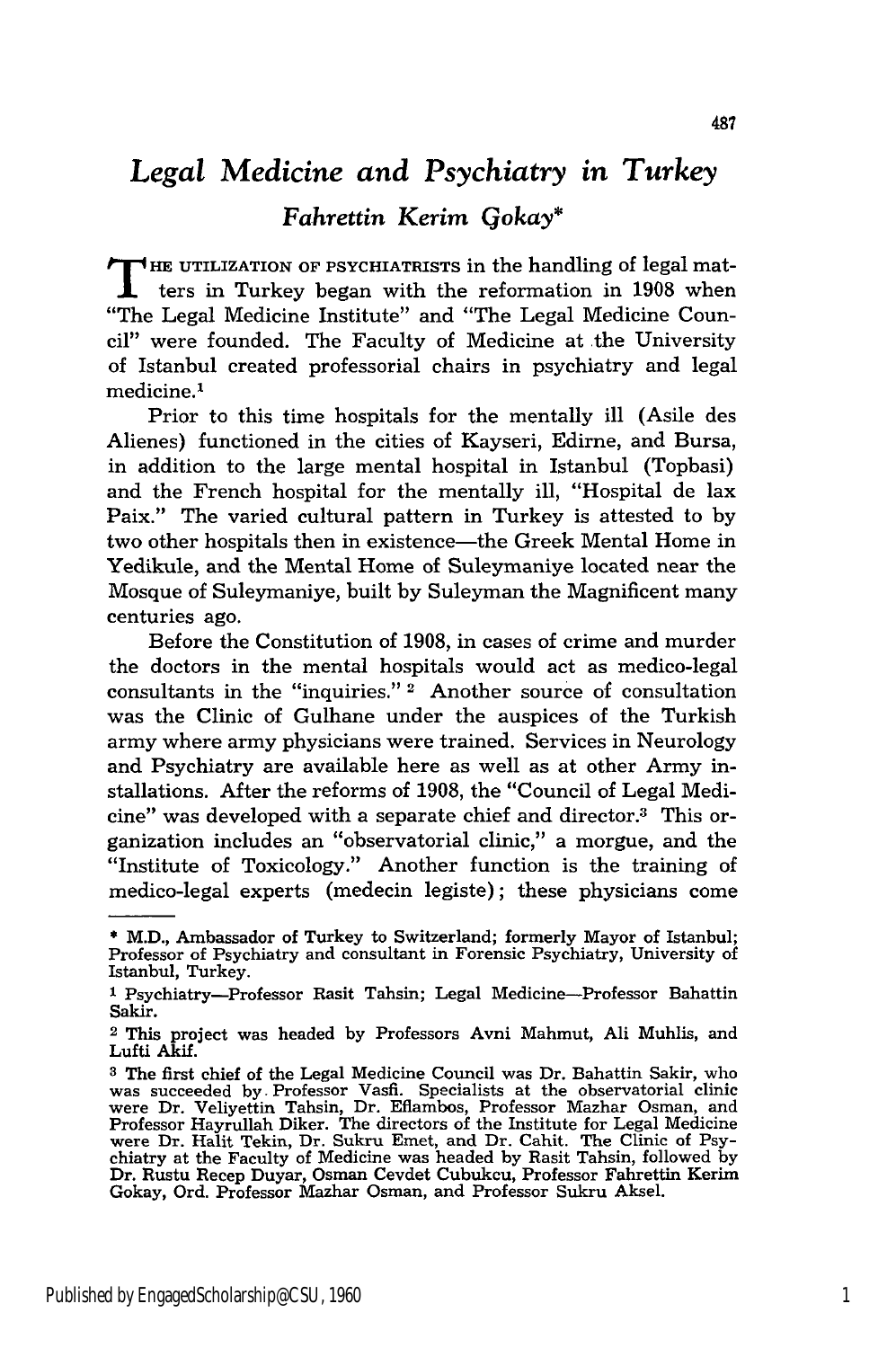from all the provinces and in turn are used as court experts in their home areas. In cases of necessity, cases are referred to the Legal Medicine Council and the observatorial clinic. Those who are proved mentally sick are sent to the Mental Hospitals for custody, care, and treatment.

When Ankara became the capital, courses for legal-medicine were introduced in the university. There has been representation in neurology and psychiatry.<sup>4</sup> In addition to prominent Army specialists, various non-Muslim doctors have played an important role in psychiatry and forensic medicine.5

The preceding information briefly presents the types of institutions in Turkey dealing with forensic psychiatry and lists those who have contributed to progress in this field.

In Turkey there are certain aspects of legislation pertinent to the "expertizing" in this field. In Civil law, cases of "Tutoring" and "Guardianship" are considered *(ed. note-as* they are in probate work in this country). In penal law, the prime considerations are those that mitigate penalty or result in the reduction or removal of criminal responsibility. These are applied in some cases under article 46-47 of the penal law and can result in the mitigation of sentences.

The cases in Turkey which involve expert psychiatric testimony are those of homicide, poisoning, toxicomania, sexual impulse cases, those caused by drunkenness in cases of accident and murder-pathological drunkenness, rarely delirium tremens, and often "alcoholic intolerance." Often criminal cases are seen which are the result of abuse of such drugs as hashish, heroin, and cocaine. Many cases of schizophrenia have been found amongst the users of hashish produced from cannabis indica.6 Hashish is a drug which is smoked in cigarettes and water pipes in prisons and shady coffee-houses. The prevalence of this habit is indicated by the large number of articles on the subject by Professor Mazhar Osman and Professor F. K. Gokay. Analysis of suicides is another subject of interest; causes of suicide are melancholia, psychopathy, schizophrenia, and paranoia as well as some very in-

**<sup>4</sup>**Section on mental diseases-Dr. Behcet Kamay, Rasim Adasol; Section on Neurologic Diseases-Dr. Sukru Saribas.

**<sup>5</sup>** Army-Professor Hilmi Kadri, Professor Nazim Sakar. Non-Muslim doctors of note in the history of Turkish psychiatry are Monceri, Castro, and Zilanaki.

**<sup>6</sup>** Ed. Note-Cannabis indica is a type of hemp plant. The dried flowering tops of hemp plants, cannabis sativa, are more popularly known in this country as marihuana (also known as hashish or bhang).